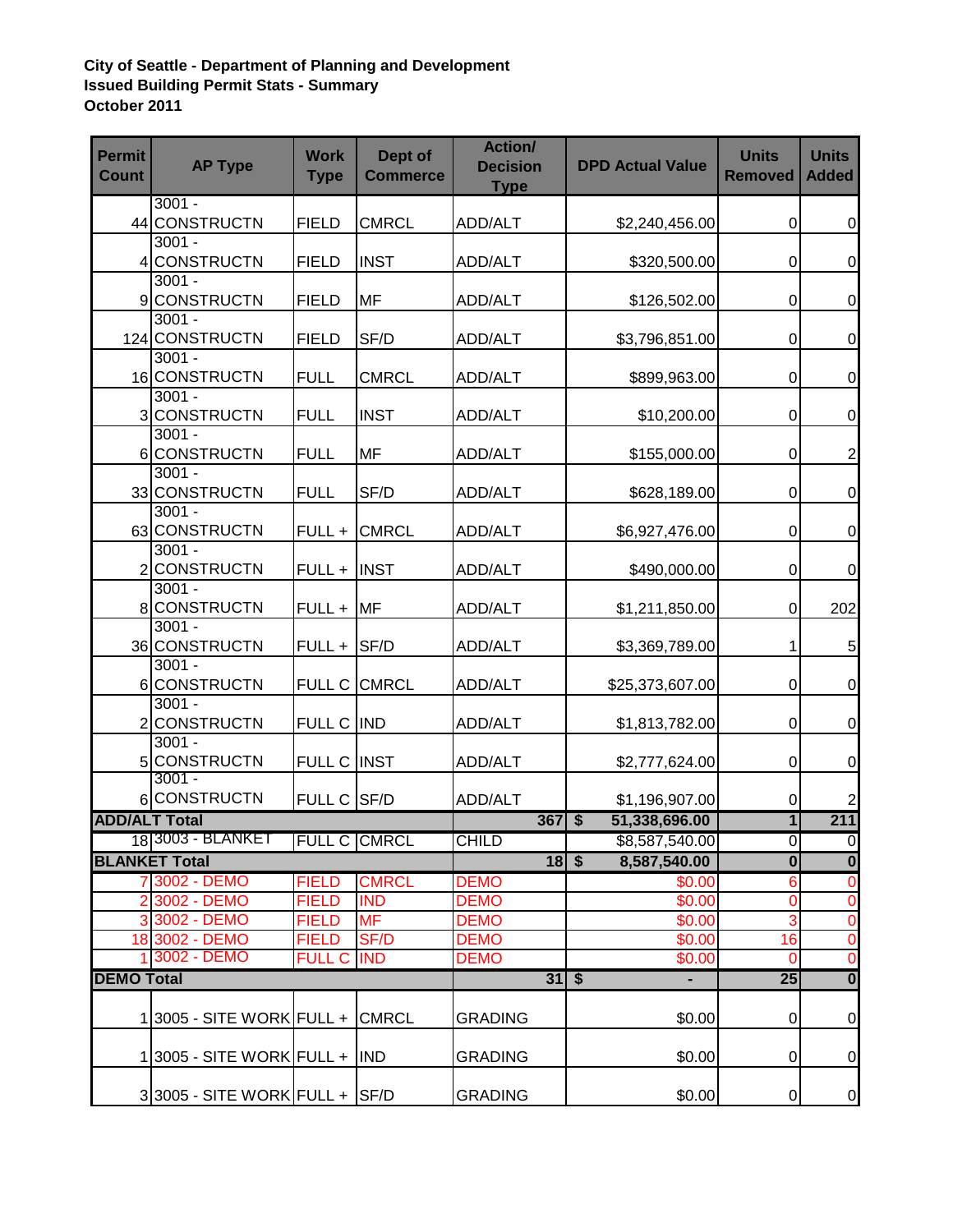## **City of Seattle - Department of Planning and Development Issued Building Permit Stats - Summary October 2011**

| <b>Permit</b><br><b>Count</b> | <b>AP Type</b>                       | <b>Work</b><br><b>Type</b> | Dept of<br><b>Commerce</b> | <b>Action/</b><br><b>Decision</b><br><b>Type</b> | <b>DPD Actual Value</b> | <b>Units</b><br><b>Removed</b> | <b>Units</b><br><b>Added</b> |
|-------------------------------|--------------------------------------|----------------------------|----------------------------|--------------------------------------------------|-------------------------|--------------------------------|------------------------------|
|                               | 13005 - SITE WORK FULL C IND         |                            |                            | <b>GRADING</b>                                   | \$0.00                  | $\pmb{0}$                      | $\mathbf 0$                  |
|                               |                                      |                            |                            |                                                  |                         |                                |                              |
|                               | 73005 - SITE WORK FULL C SF/D        |                            |                            | <b>GRADING</b>                                   | \$0.00                  | $\mathbf 0$                    | $\boldsymbol{0}$             |
| <b>GRADING Total</b>          |                                      |                            |                            | 13                                               | S                       | $\boldsymbol{0}$               | $\overline{\mathbf{0}}$      |
|                               | $1004 -$<br>42 MECHANICAL            | <b>FIELD</b>               | <b>CMRCL</b>               | <b>MECHANICAL</b>                                | \$0.00                  | $\pmb{0}$                      | $\boldsymbol{0}$             |
|                               | $1004 -$<br>1 MECHANICAL             | <b>FIELD</b>               | <b>MF</b>                  | <b>MECHANICAL</b>                                | \$0.00                  | $\pmb{0}$                      | $\boldsymbol{0}$             |
|                               | $1004 -$<br>2 MECHANICAL<br>$1004 -$ | <b>FIELD</b>               | SF/D                       | <b>MECHANICAL</b>                                | \$0.00                  | 0                              | $\boldsymbol{0}$             |
|                               | 23 MECHANICAL<br>$1004 -$            | <b>FULL</b>                | <b>CMRCL</b>               | <b>MECHANICAL</b>                                | \$490,494.00            | $\pmb{0}$                      | $\boldsymbol{0}$             |
|                               | 2 MECHANICAL<br>$1004 -$             | <b>FULL</b>                | <b>INST</b>                | <b>MECHANICAL</b>                                | \$47,600.00             | $\pmb{0}$                      | $\pmb{0}$                    |
|                               | 1 MECHANICAL<br>$1004 -$             | <b>FULL</b>                | SF/D                       | <b>MECHANICAL</b>                                | \$7,000.00              | $\pmb{0}$                      | $\boldsymbol{0}$             |
|                               | 18 MECHANICAL<br>$1004 -$            | FULL +                     | <b>CMRCL</b>               | <b>MECHANICAL</b>                                | \$346,377.00            | $\pmb{0}$                      | $\boldsymbol{0}$             |
|                               | 1 MECHANICAL<br>$1004 -$             | FULL +                     | <b>INST</b>                | <b>MECHANICAL</b>                                | \$26,350.00             | 0                              | $\boldsymbol{0}$             |
|                               | 1 MECHANICAL<br>$1004 -$             | FULL +                     | <b>MF</b>                  | <b>MECHANICAL</b>                                | \$68,500.00             | 0                              | $\boldsymbol{0}$             |
|                               | 18 MECHANICAL<br>$1004 -$            |                            | FULL C CMRCL               | <b>MECHANICAL</b>                                | \$9,282,012.00          | $\pmb{0}$                      | $\boldsymbol{0}$             |
|                               | 2 MECHANICAL                         | FULL C INST                |                            | <b>MECHANICAL</b>                                | \$354,850.00            | $\mathbf 0$                    | $\boldsymbol{0}$             |
| <b>MECHANICAL Total</b>       |                                      |                            |                            | 111                                              | 10,623,183.00<br>\$     | $\boldsymbol{0}$               | $\boldsymbol{0}$             |
|                               | $3001 -$<br>1 CONSTRUCTN             |                            | FULL + CMRCL               | <b>NEW</b>                                       | \$22,769.00             | $\pmb{0}$                      | $\mathbf 0$                  |
|                               | $3001 -$<br>2 CONSTRUCTN             | FULL +                     | MF                         | <b>NEW</b>                                       | \$428,074.00            | 0                              | $\overline{c}$               |
|                               | $3001 -$<br>24 CONSTRUCTN            | FULL + SF/D                |                            | <b>NEW</b>                                       | \$6,666,540.00          | $\overline{0}$                 | 25                           |
|                               | $3001 -$<br>7 CONSTRUCTN             |                            | FULL C CMRCL               | <b>NEW</b>                                       | \$55,183,652.00         | $\pmb{0}$                      | 118                          |
|                               | $3001 -$<br>1 CONSTRUCTN<br>$3001 -$ | FULL C INST                |                            | <b>NEW</b>                                       | \$41,164,460.00         | $\pmb{0}$                      | 286                          |
|                               | 6 CONSTRUCTN<br>$3001 -$             | FULL C MF                  |                            | <b>NEW</b>                                       | \$64,394,998.00         | 0                              | 101                          |
|                               | 15 CONSTRUCTN                        | FULL C SF/D                |                            | <b>NEW</b>                                       | \$4,452,028.00          | $\pmb{0}$                      | 18                           |
| <b>NEW Total</b>              |                                      |                            | 56                         | 172,312,521.00<br>$\overline{\mathbf{s}}$        | $\boldsymbol{0}$        | 550                            |                              |
|                               | $3001 -$<br>2 CONSTRUCTN             | <b>FIELD</b>               | <b>CMRCL</b>               | <b>NONE</b>                                      | \$5,382.00              | $\pmb{0}$                      | $\pmb{0}$                    |
| 1                             | $3001 -$<br><b>CONSTRUCTN</b>        | FULL +                     | <b>CMRCL</b>               | <b>NONE</b>                                      | \$0.00                  | 0                              | $\overline{0}$               |